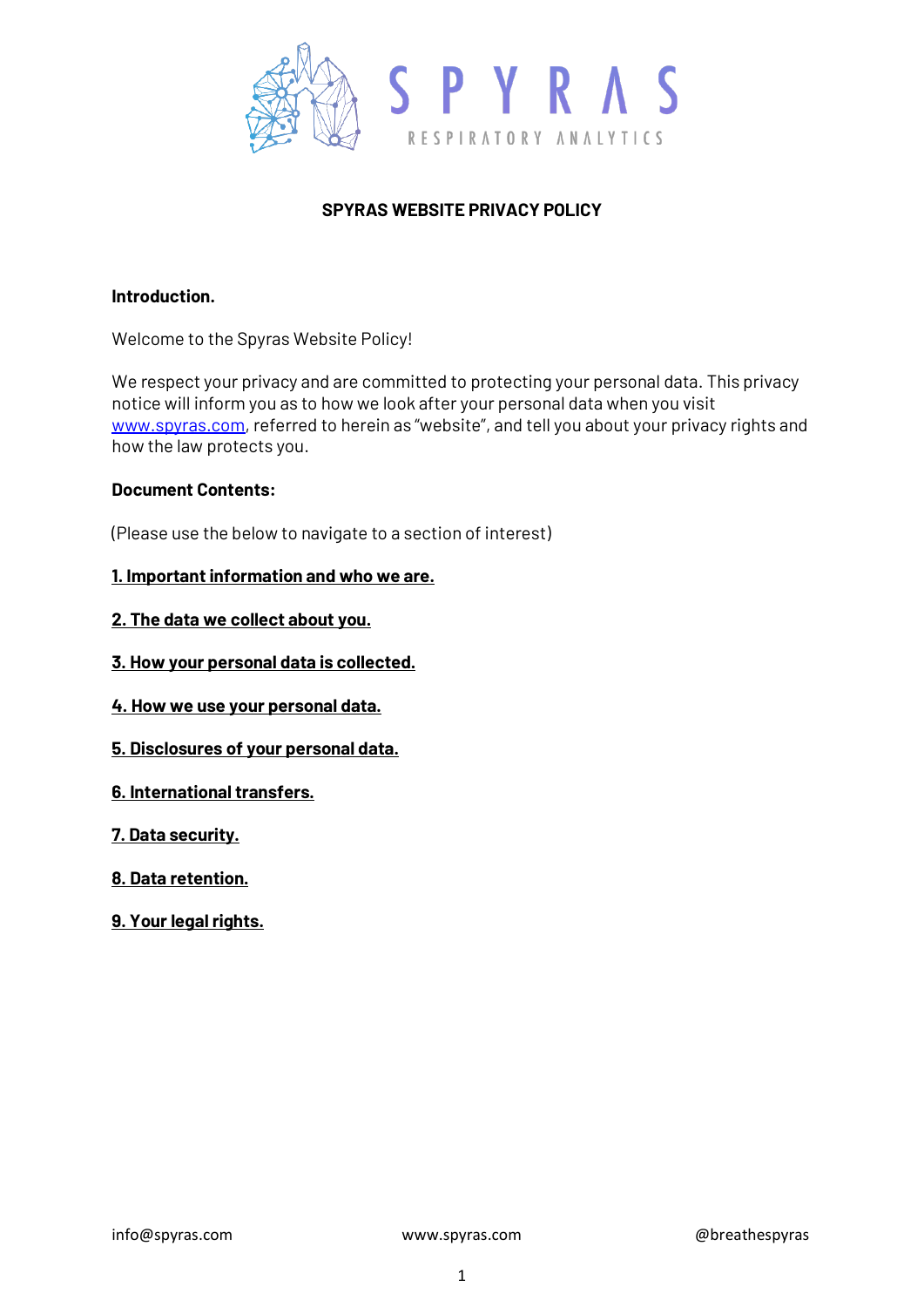

### **1. Important information and who we are.**

### **Purpose of this privacy policy.**

This privacy notice aims to give you information on how Spyras collects and processes your personal data through your use of this website, including any data you may provide through this website when you sign up to our mailing list or to receive our newsletters, take part in a competition or take part in any beta testing we may run from time to time.

This website is not intended for children and we do not knowingly collect data relating to children.

It is important that you read this privacy policy together with any other privacy policy or fair processing policy we may provide on specific occasions when we are collecting or processing personal data about you so that you are fully aware of how and why we are using your data. This privacy policy supplements other notices and privacy policies and is not intended to override them.

### **Controller.**

SPYRAS LTD, is the controller and responsible for your personal data (referred to in this privacy notice as "Spyras" "we", "us" or "our").

We have appointed a data privacy manager who is responsible for overseeing questions in relation to this privacy notice. If you have any questions about this privacy notice, including any requests to exercise your legal rights, please contact the data privacy manager using the details set out below.

## **Contact details.**

If you have any questions about this privacy notice or our privacy practices, please contact our data privacy manager in the following ways:

Full name of legal entity: SPYRAS LTD (registered company in England and Wales with identification number 11514994) of 85 Great Portland Street Great Portland Street, First Floor, London, England, W1W 7LT.

Email address[: dataprotection@spyras.com.](mailto:dataprotection@spyras.com)

Postal address: 85 Great Portland Street, First Floor, London, England, W1W 7LT.

You have the right to make a complaint at any time to the Information Commissioner's Office (ICO), the UK supervisory authority for data protection issues [\(www.ico.org.uk\)](http://www.ico.org.uk/). Spyras is registered with the ICO with reference number ZA798650. We would, however, appreciate the chance to deal with your concerns before you approach the ICO, so please contact us in the first instance. As a start-up, we are trying our best to ensure correct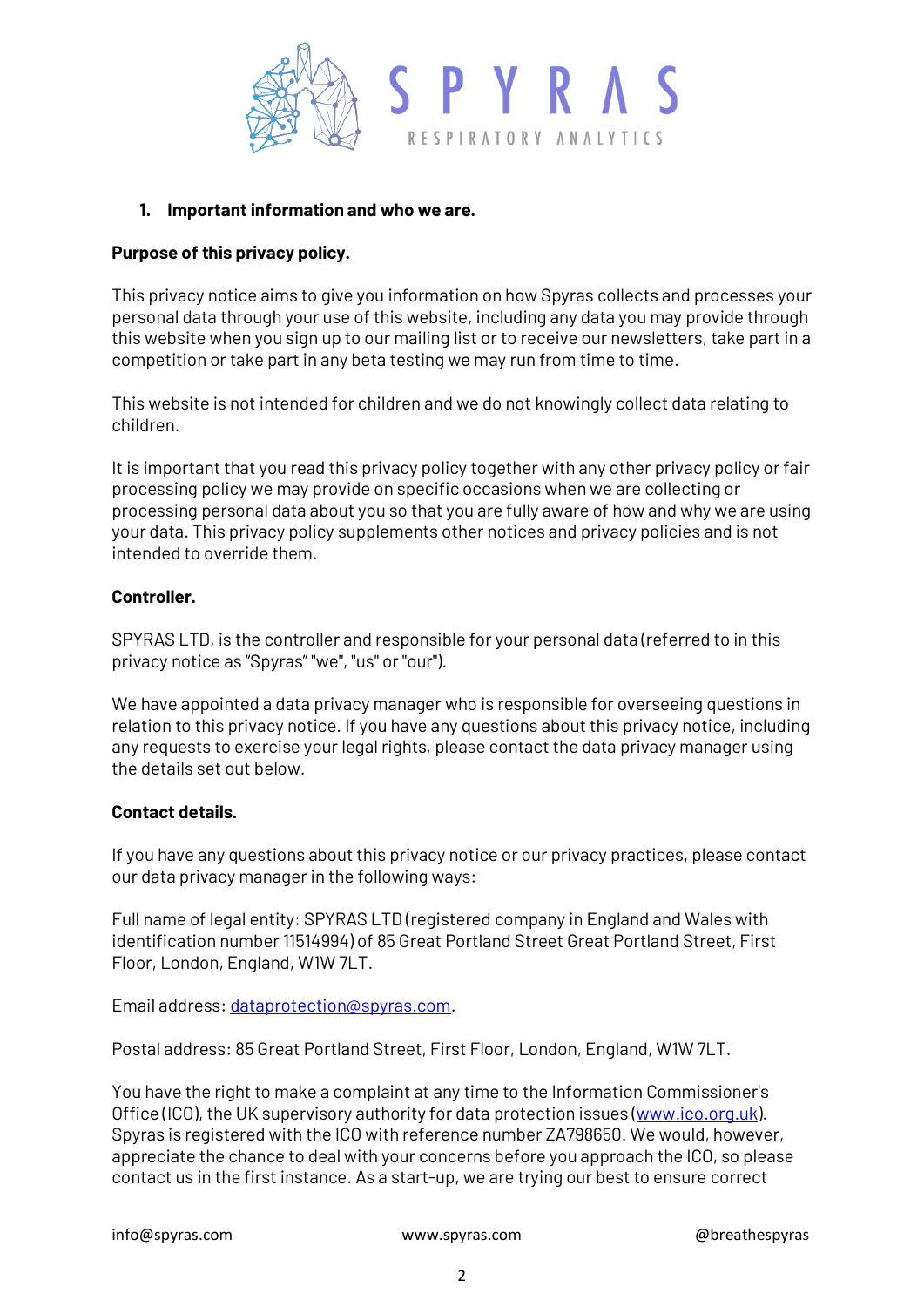

procedures and good practices are implemented early and followed. If you notice something is missing or have a suggestion on how we can improve our services, then please do get in touch by using the above contact details.

## **Changes to the privacy notice and your duty to inform us of changes.**

We keep our privacy notice under regular review. This version was last updated on 27 October 2021. It is important that the personal data we hold about you is accurate and current. Please keep us informed if your personal data changes during your relationship with us by emailing us throug[h support@spyras.com](mailto:support@spyras.com) or updating your details through the appropriate means on the website.

### **Third-party links.**

This website may include links to third-party websites, plug-ins and applications. Clicking on those links or enabling those connections may allow third parties to collect or share data about you. We do not control these third-party websites and are not responsible for their privacy statements. When you leave our website, you do so at your own risk. We do not warrant, endorse, guarantee, or assume responsibility for the accuracy or reliability of any information offered by third-party websites linked through the site or any website or feature linked in any banner or other advertising. we will not be a party to or in any way be responsible for monitoring any transaction between you and third-party providers of products or services.

We encourage you to read the privacy notice of every website you visit and raise any questions or concerns you may have directly with the website provider independently of Spyras. If you do become aware or a linked website that is operating in such a way that is or could be damaging to Spyras and we should become aware of such failings, then please email **support@spyras.com** your concerns for us to investigate further.

## **2. The data we collect about you.**

Personal data, or personal information, means any information about an individual from which that person can be identified. It does not include data where the identity has been removed (anonymous data).

We may collect, use, store and transfer different kinds of personal data about you which we have grouped together as follows:

- **Identity Data** e.g. first name, maiden name, last name, username or similar identifier, marital status, title, date of birth and identifying gender.
- **Contact Data** e.g. email address and telephone number.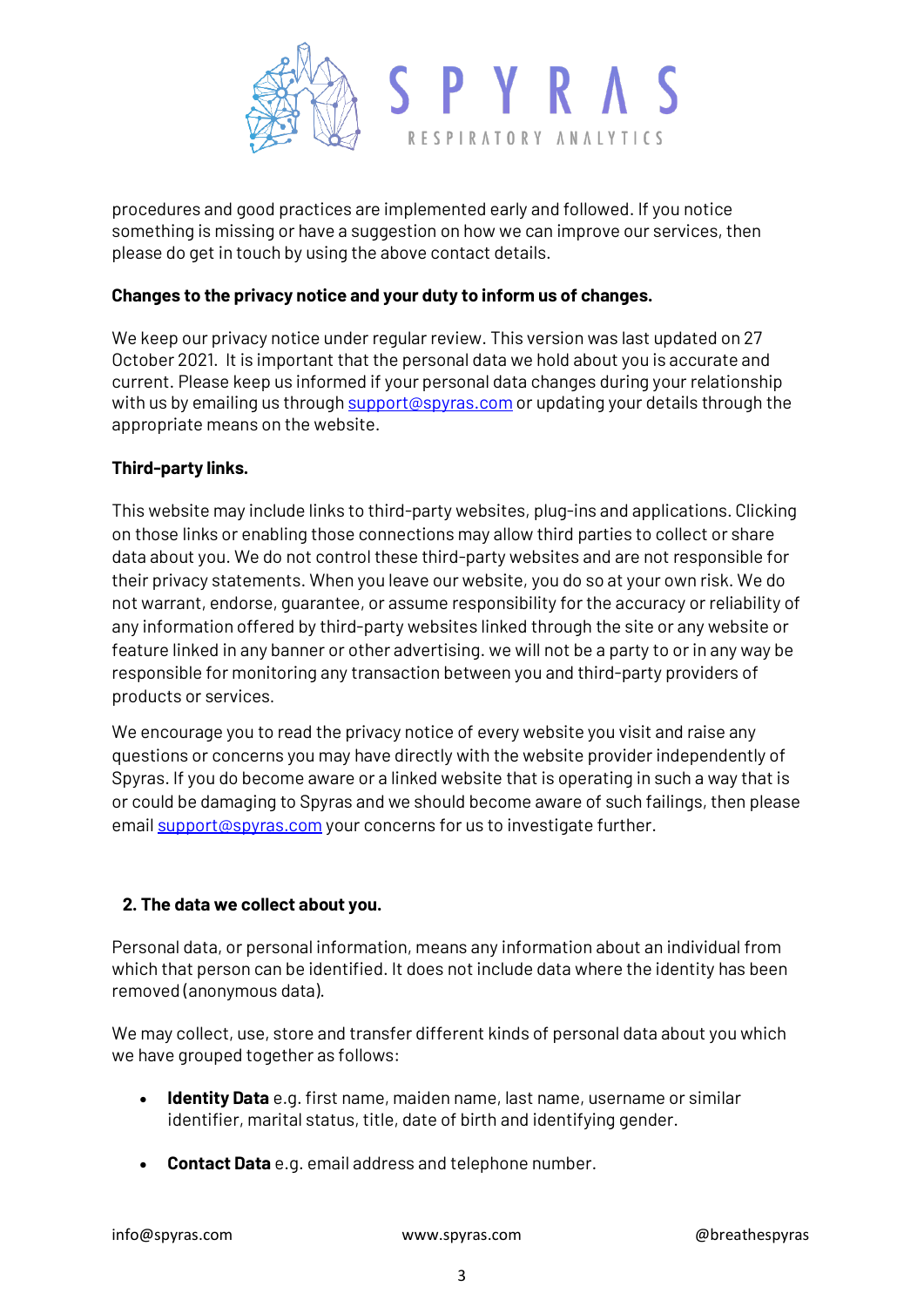

- **Technical Data** e.g. Internet Protocol (IP) address, your login data, browser type and version, time zone setting and location, browser plug-in types and versions, operating system and platform, and other technology on the devices you use to access this website.
- **Profile Data** e.g. your feedback and survey responses.
- **Usage Data** e.g. information about how you use our website.
- **Marketing and Communications Dat**a e.g. any communications we may receive from you, and your preferences in receiving notifications, marketing and other communications from us and third parties.

We also collect, use and share **Aggregated Data** such as statistical or demographic data for any purpose. Aggregated Data could be derived from your personal data but is not considered personal data in law as this data will not directly or indirectly reveal your identity. For example, we may aggregate your Usage Data to calculate the percentage of users accessing a specific website feature. However, if we combine or connect Aggregated Data with your personal data so that it can directly or indirectly identify you, we treat the combined data as personal data which will be used in accordance with this privacy policy.

We do not collect any **Special Categories of Personal Data** about you (this includes details about your race or ethnicity, religious or philosophical beliefs, sex life, sexual orientation, political opinions, trade union membership, information about your health, and genetic and biometric data) unless you purchase a Mobile Connected Product ("Mobile Connected Product") from Spyras or agree to participate in one of our Beta Testing Programmes ("Beta Testing Programme"), in which case we may collect and process personal data with your consent relating to your health in order to fulfil our promised services. Any Mobile Connected Product or Beta Testing Programmes will be governed by their own retrospective privacy policies in addition to this privacy policy and be made available for you to review and to accept. As mentioned previously, this privacy policy and any additional privacy policies are supplementary to one and other and no single policy is intended to override another. We do not collect any information about criminal convictions and offences.

## **If you fail to provide personal data.**

Where we need to collect personal data by law, or under the terms of a contract we have with you, and you fail to provide that data when requested, we may not be able to perform the contract we have or are trying to enter into with you (for example, to provide you with goods or services). In this case, we may have to cancel a product or service you have with us but we will notify you if this is the case at the time.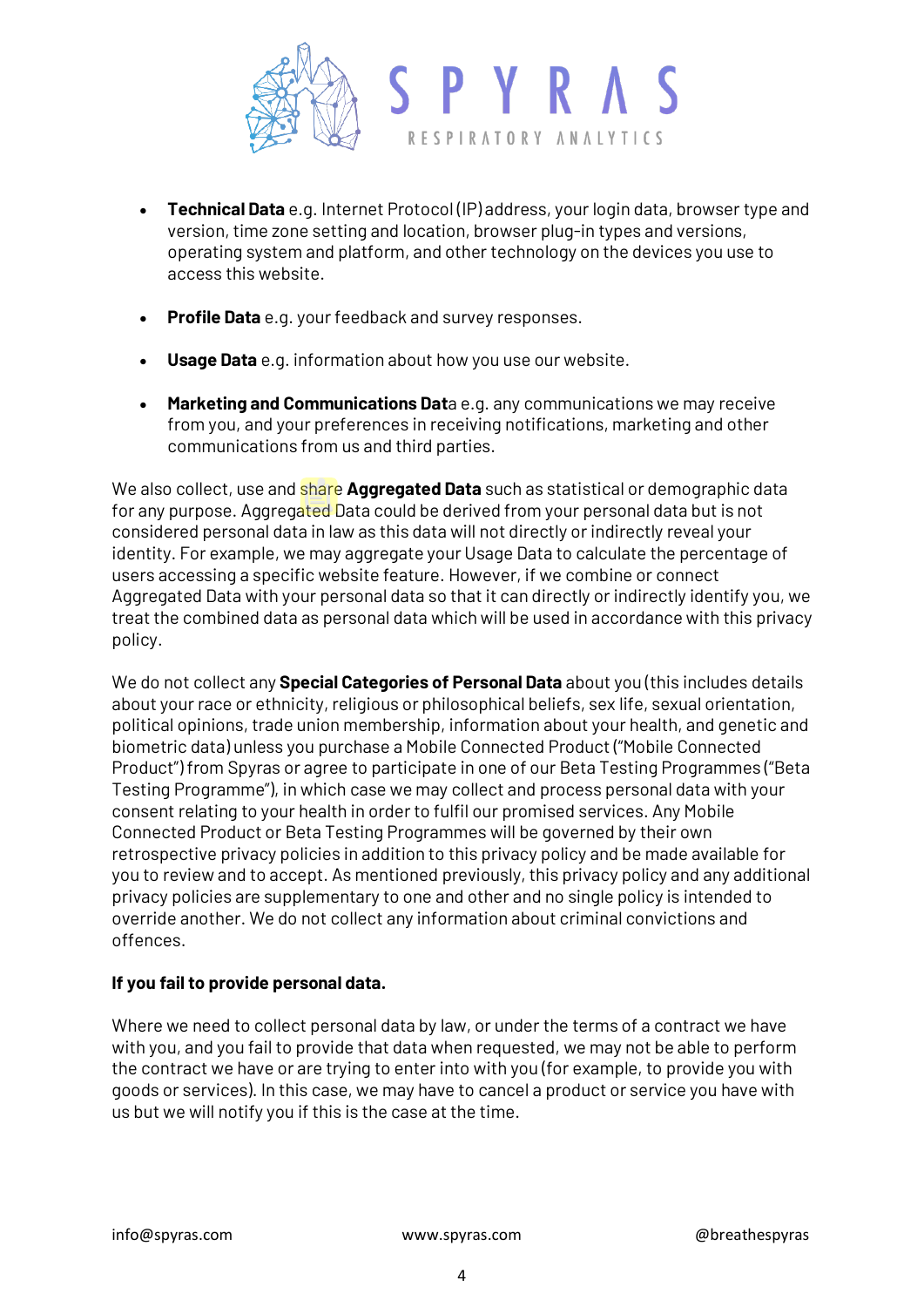

### **3. How your personal data is collected.**

We use different methods to collect data from and about you including through:

- **Direct interactions**. You may give us your Identity, Contact and Profile Data by filling in forms or by corresponding with us by post, phone, email or otherwise. This includes personal data you provide when you:
	- participate in testing of Spyras products and or services;
	- subscribe to our service or publications;
	- request marketing to be sent to you;
	- enter a competition, promotion or survey; or
	- give us feedback or otherwise contact us.
- **Automated technologies or interactions**. As you interact with our website, we will automatically collect Technical Data about your equipment, browsing actions and patterns. We collect this personal data by using cookies, server logs and /or other similar technologies. We may also receive Technical Data about you if you visit other websites employing our cookies.

We use the following Cookies on our website:

| <b>Cookie Name</b> | Purpose                                                         | <b>Duration</b> | <b>Cookie</b><br><b>Type</b> |
|--------------------|-----------------------------------------------------------------|-----------------|------------------------------|
| Spyras             |                                                                 |                 |                              |
| XSRF-TOKEN         | Used for security reasons                                       | Session         | Essential                    |
| hs                 | Used for security reasons                                       | Session         | Essential                    |
| svSession          | Used in connection with user<br>login                           | 2 years         | <b>Essential</b>             |
| ssr-caching        | Used to indicate the system from<br>which the site was rendered | 1 minute        | Essential                    |
| bSession           | Used for system effectiveness<br>measurement                    | 30<br>minutes   | <b>Essential</b>             |
|                    |                                                                 |                 |                              |
| <b>Third Party</b> |                                                                 |                 |                              |
| _ga                | Used to identify unique users                                   | 2 years         | Non-<br>essential            |
| _gat               | Used to throttle the request rate                               | 1 minute        | Non-<br>essential            |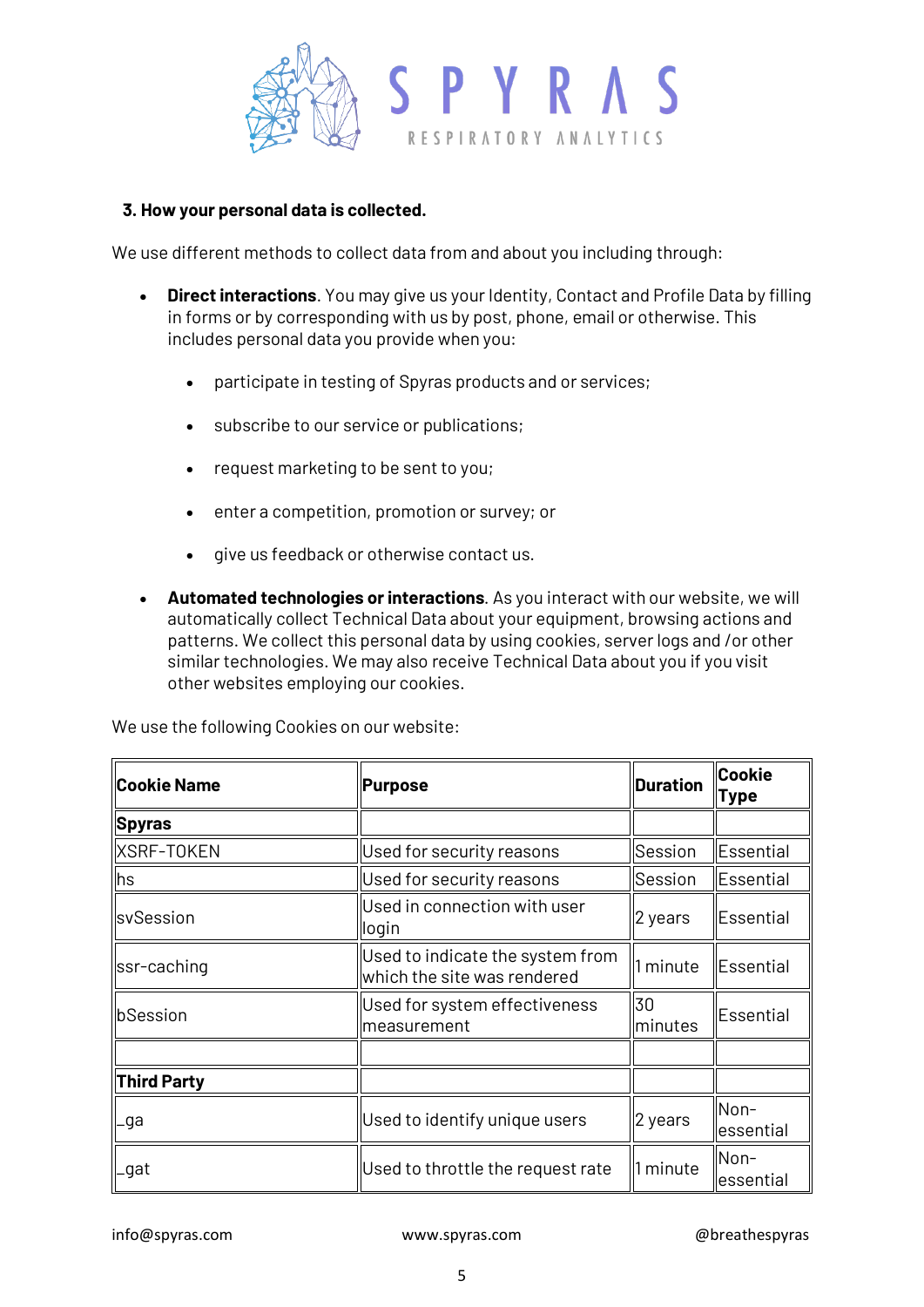

| <b>Cookie Name</b>                            | Purpose                                                                  | <b>Duration</b>       | <b>Cookie</b><br><b>Type</b> |
|-----------------------------------------------|--------------------------------------------------------------------------|-----------------------|------------------------------|
| _gid                                          | Used to group the user behaviour<br>together for each user               | 24 hours              | llNon−<br>lessential         |
| _hjFirstSeen                                  | Used by Hotjar to identify a new<br>user's first session                 | 30<br>minutes         | Non-<br>lessential           |
| _hjTLDTest                                    | No description                                                           | Session               | Non-<br>lessential           |
| _hjid                                         | Used by Hotjar to allocate a<br>random user ID for future ID<br>purposes | 1 year                | llNon−<br>lessential         |
| _hjAbsoluteSessionInProgress   No description |                                                                          | 30<br><i>Iminutes</i> | Non-<br>llessential          |

You can set your browser to refuse all or some browser cookies, or to alert you when websites set or access cookies. If you disable or refuse cookies, please note that some parts of this website may become inaccessible or not function properly.

• **Third parties or publicly available sources**. We will receive personal data about you from our suppliers, including but not limited to Technical Data from analytics providers such as Google, or from publicly available sources such as Companies House and the Electoral Register based in the EU.

## **4. How we use your personal data.**

We will only use your personal data when the law allows us to. Most commonly, we will use your personal data in the following circumstances:

- Where we need to perform the contract we are about to enter into or have entered into with you;
- Where it is necessary for our legitimate interests (or those of a third party) and your interests and fundamental rights do not override those interests; or
- Where we need to comply with a legal obligation.

Generally, we do not rely on consent as a legal basis for processing your personal data save in respect of Special Category Personal Data which is processed pursuant to a Beta Testing Programme or Mobile Connected Product, although we will get your consent before sending third party direct marketing communications to you via email or text message. You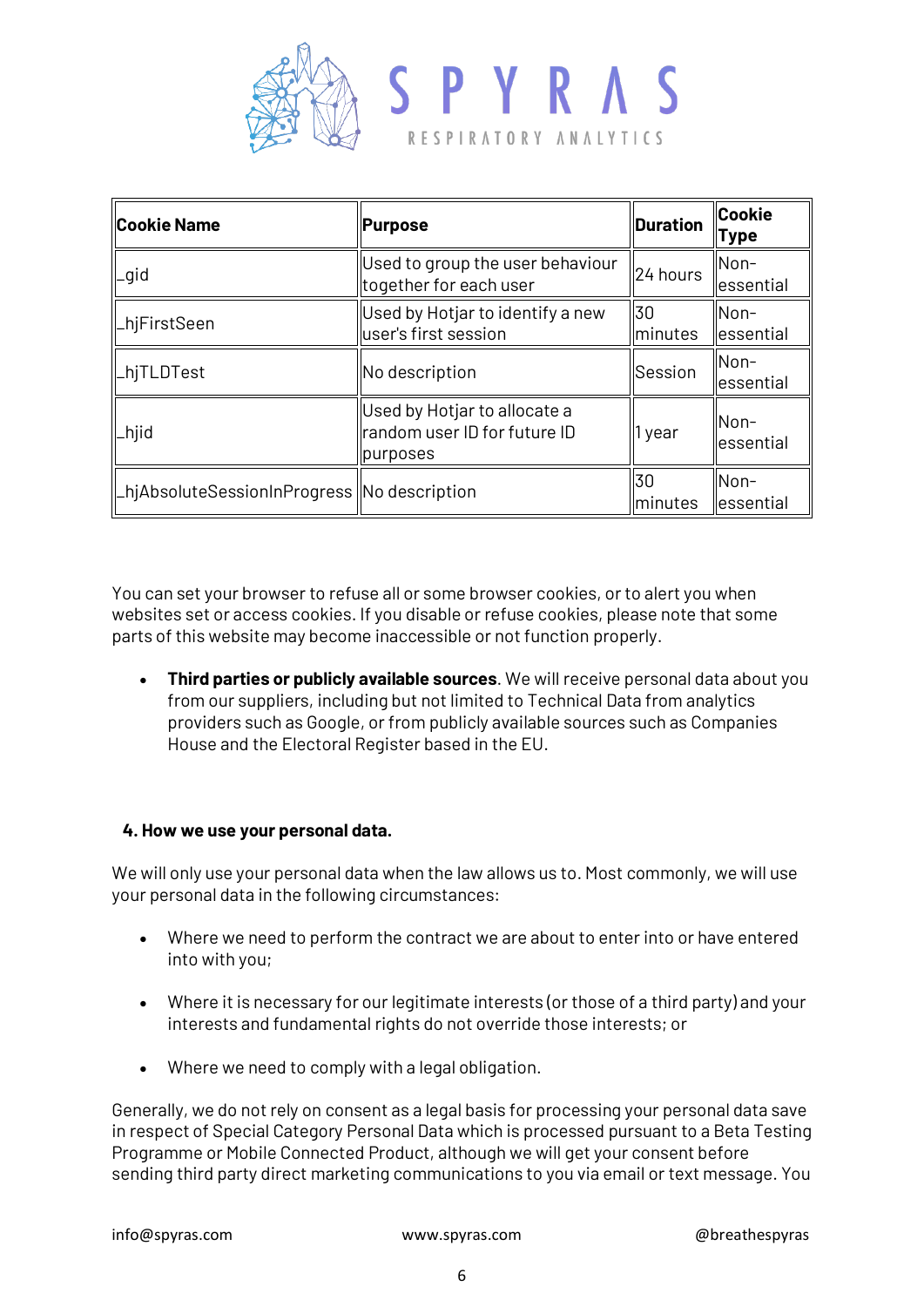

have the right to withdraw consent to participating in a Beta Testing Programme or Mobile Connected Product or marketing at any time by contacting us.

### **Purposes for which we will use your personal data.**

We have set out below, in a table format, a description of all the ways we plan to use your personal data, and which of the legal bases we rely on to do so. We have also identified what our legitimate interests are where appropriate.

Note that we may process your personal data for more than one lawful ground depending on the specific purpose for which we are using your data. Please contact us at [dataprotection@spyras.com](mailto:dataprotection@spyras.com) if you need details about the specific legal ground we are relying on to process your personal data where more than one ground has been set out in the table below.

| Purpose/Activity                                                                                                                                                                             | <b>Type of data</b>                                                                | Lawful basis for processing<br>including basis of legitimate<br>llinterest                                                                                                                                                                                                                                                |
|----------------------------------------------------------------------------------------------------------------------------------------------------------------------------------------------|------------------------------------------------------------------------------------|---------------------------------------------------------------------------------------------------------------------------------------------------------------------------------------------------------------------------------------------------------------------------------------------------------------------------|
| To manage our relationship<br>with you which will include:<br>(a) Notifying you about<br>changes to our terms or<br>privacy notice (b) Asking you<br>to leave a review or take a<br>survey   | (a) Identity (b) Contact<br>$(c)$ Profile $(d)$<br>Marketing and<br>Communications | $\parallel$ (a) Performance of a contract with<br>$\left\vert$ you (b) Necessary to comply with a<br>legal obligation (c) Necessary for our<br>legitimate interests (to keep our<br>records updated and to study how<br>customers use our<br>products/services)                                                           |
| ∥To enable you to partake in a<br>prize draw, competition or<br>complete a survey                                                                                                            | Marketing and<br>Communications                                                    | $\parallel$ (a) Performance of a contract with<br>$(a)$ Identity (b) Contact $\parallel$ you (b) Necessary for our legitimate<br>$(c)$ Profile (d) Usage (e) interests (to study how customers<br>use our products/services, to<br>develop them and grow our<br>business)                                                 |
| To administer and protect<br>our business and this<br>website (including<br>troubleshooting, data<br>analysis, testing, system<br>maintenance, support,<br>reporting and hosting of<br>data) | (a) Identity (b) Contact<br>(c) Technical                                          | $\parallel$ (a) Necessary for our legitimate<br>interests (for running our business,<br>provision of administration and IT<br>services, network security, to<br>prevent fraud and in the context of a<br>business reorganisation or group<br>restructuring exercise)(b)<br>Necessary to comply with a legal<br>obligation |
| To deliver relevant website<br>content and advertisements<br>to you and measure or<br>$\parallel$ understand the                                                                             | (a) Identity (b) Contact<br>$(c)$ Profile $(d)$ Usage $(e)$<br>Marketing and       | Necessary for our legitimate<br>interests (to study how customers<br>use our products/services, to<br>develop them, to grow our business                                                                                                                                                                                  |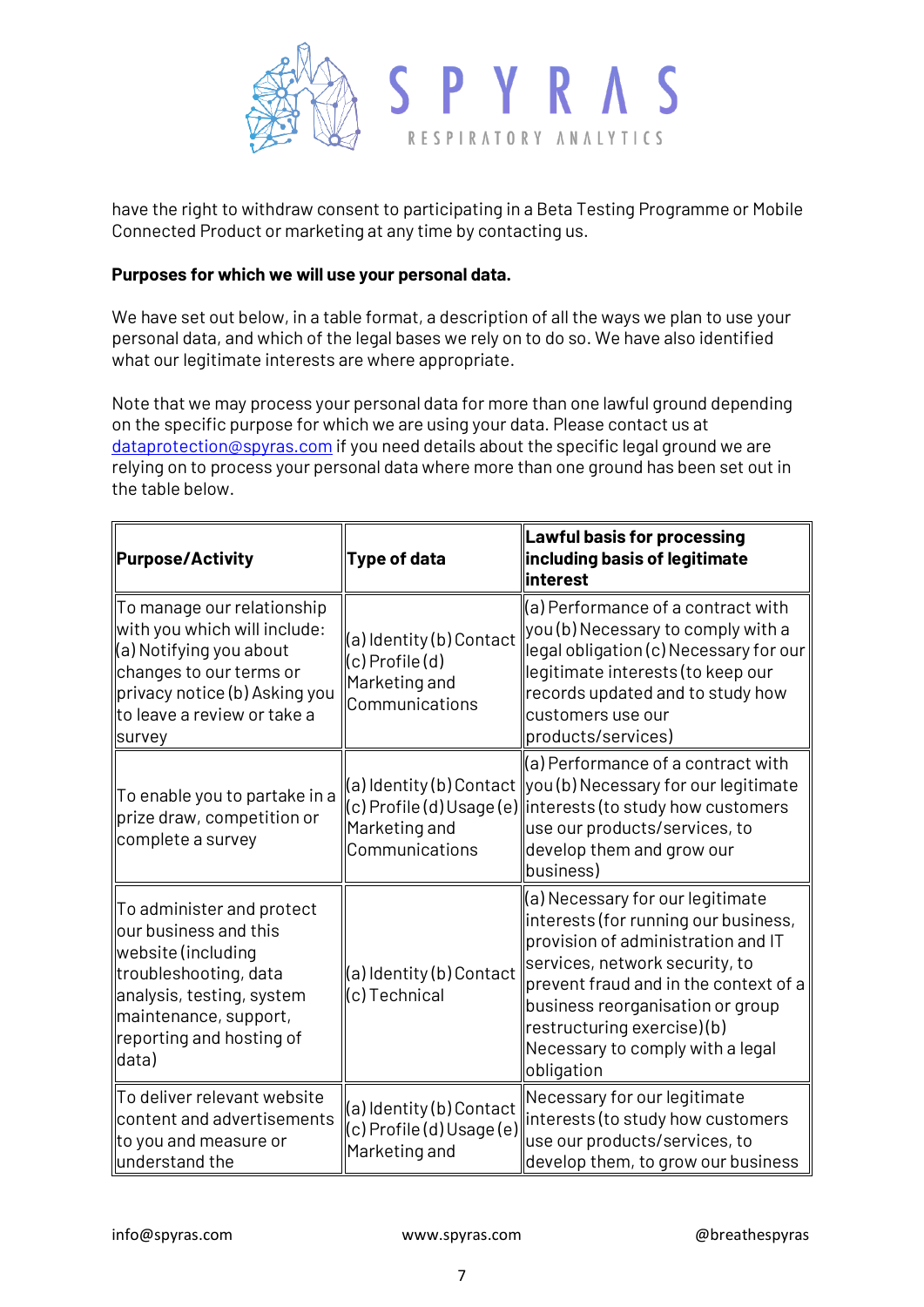

| <b>Purpose/Activity</b>                                                                                                           | <b>Type of data</b>                                                               | Lawful basis for processing<br>including basis of legitimate<br>linterest                                                                                                                                                     |  |
|-----------------------------------------------------------------------------------------------------------------------------------|-----------------------------------------------------------------------------------|-------------------------------------------------------------------------------------------------------------------------------------------------------------------------------------------------------------------------------|--|
| effectiveness of the<br>advertising we serve to you                                                                               | Communications(f)<br>Technical                                                    | and to inform our marketing<br>strategy)                                                                                                                                                                                      |  |
| To use data analytics to<br>improve our website,<br>products/services,<br>marketing, customer<br>relationships and<br>experiences | (a) Technical (b)<br>Usage                                                        | Necessary for our legitimate<br>interests (to define types of<br>customers for our products and<br>services, to keep our website<br>updated and relevant, to develop our<br>business and to inform our<br>marketing strategy) |  |
| To make suggestions and<br>recommendations to you<br>about goods or services that<br>may be of interest to you                    | (c) Technical (d) Usage<br>$(e)$ Profile $(f)$<br>Marketing and<br>Communications | $\sqrt{\frac{a}{b}}$ dentity (b) Contact $\parallel$ Necessary for our legitimate<br>interests (to develop our<br>products/services and grow our<br>business)                                                                 |  |
| To enable you to participate<br>in a Beta Testing<br>Programme                                                                    | $\ $ (a) Identity (b) Contact<br>(c) Technical (d) Usage<br>e) Profile            | Necessary for our legitimate<br>interests (to define types of<br>customers for our products and<br>services in respect of Special<br>Category Personal Data, with your<br>express consent.                                    |  |

## **Marketing.**

Here at Spyras, we would like to send you marketing communications from time to time to let you know about our services, and what we are up to that might be of interest to you!

We will only send you our newsletter or any other marketing communications if you have signed up to receive such communications via our website or through a Spyras mobile app. You may opt out of receiving any, or all, of these communications from us by following the unsubscribe link in an email or instructions provided in any email we send, or by emailing u[s info@spyras.com.](mailto:info@spyras.com)

We will get your express opt-in consent before we share your personal data with any third party for marketing purposes. To opt out of receiving marketing messages from such third parties, please follow the link in any marketing messages or contact the third party.

#### **Change of purpose.**

We will only use your personal data for the purposes for which we collected it, unless we reasonably consider that we need to use it for another reason and that reason is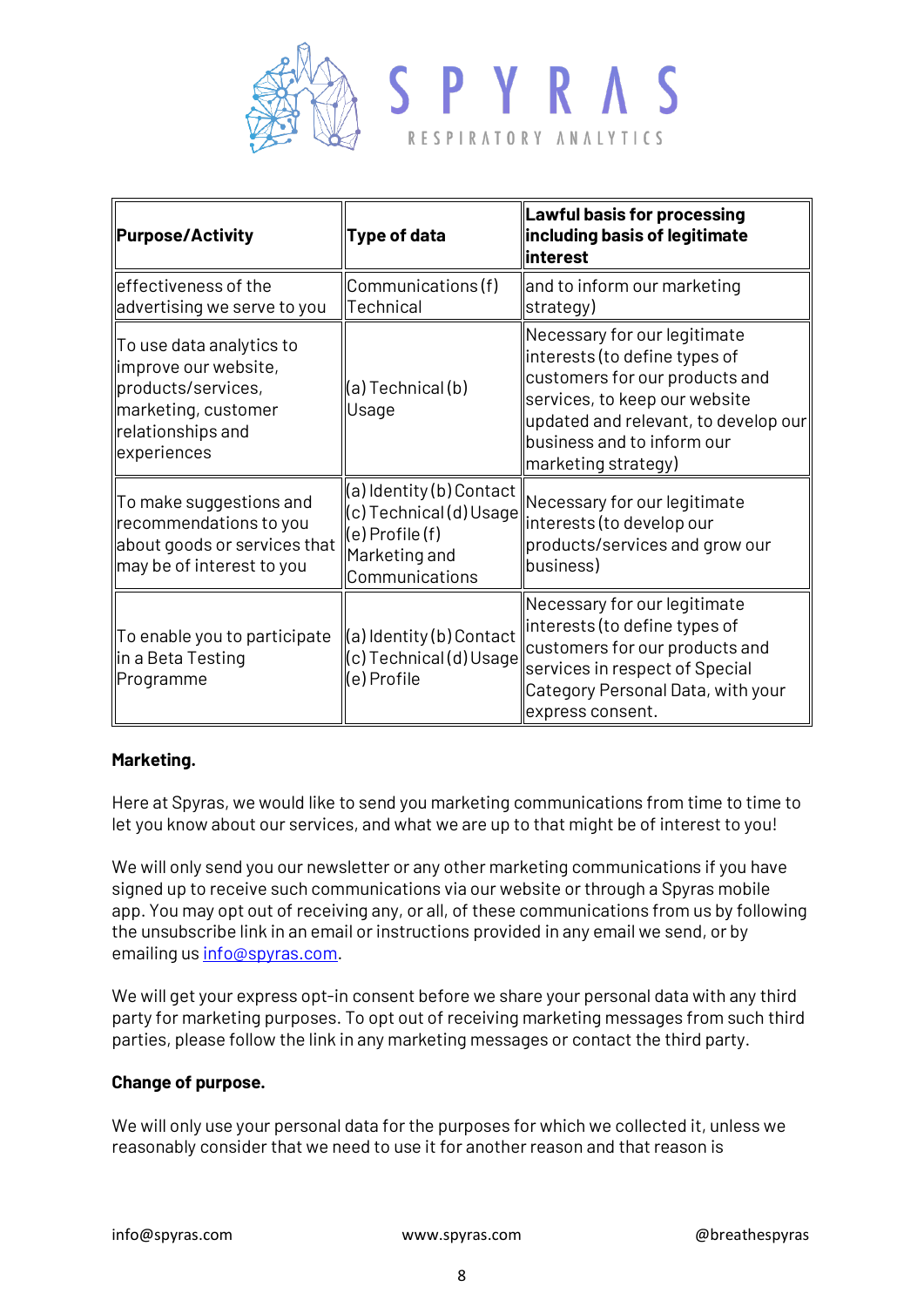

compatible with the original purpose. If you wish to get an explanation as to how the processing for the new purpose is compatible with the original purpose, please contact us.

If we need to use your personal data for an unrelated purpose, we will notify you and we will explain the legal basis which allows us to do so.

Please note that we may process your personal data without your knowledge or consent, in compliance with the above rules, where this is required or permitted by law.

### **5. Disclosures of your personal data.**

We will share your data with:

a) Our trusted third party service providers ("Suppliers"). These include:

- our information technology providers, such as website and mailing list hosts;
- analysts, consultants and other professional advisors whom we retain for advice in respect of our business operations;
- if you enter into a competition and win, any companies which require your personal data (such as name and contact details) in order for you to receive your prize;

b) With any of our group companies (we do not have any currently but may do one day!);

c) To potential or actual buyers of, investors into or lenders to our business or any of our assets, or in the context of a reorganization of our business or a restructuring exercise, and any of the advisors or representatives of any such buyers, investors or lenders. If so, we will ensure that appropriate confidentiality terms are in place;

d) Regulators or law enforcement agencies, or any other party with whom we believe it is necessary to share your personal data in order to comply with the law or a legal request (including a court order of government inquiry); or

e) Other third parties, but only if we have your consent, for example, if we run a marketing campaign or survey pursuant to which you agree to provide your personal data to a third party (e.g. one of our advertising partners) in exchange for a benefit.

We require all third parties to respect the security of your personal data and to treat it in accordance with the law. We do not allow such third parties to use your personal data for their own purposes and only permit them to process your personal data for specified purposes and in accordance with our instructions.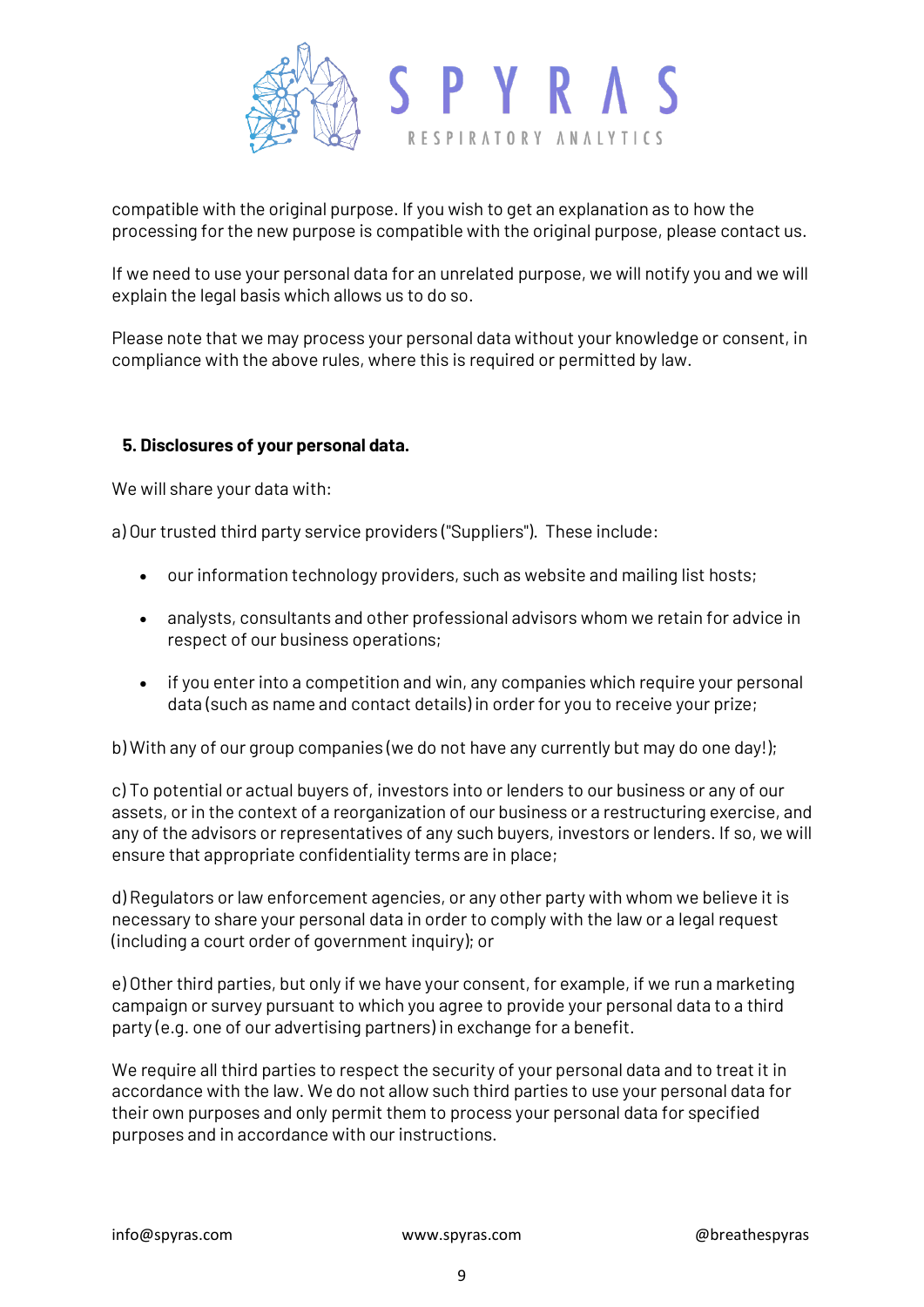

We also collect, use and share, for example with advertisers and our Suppliers, Aggregated Data such as statistical or demographic data for any purpose. In so doing, we will collect and combine your personal data with the data of others, and share it with third parties, in aggregated form (i.e. without names or otherwise in a manner which enables you or any other user to be directly or indirectly identified). For example, we may aggregate your usage data with the data of other members, in order to assess how popular a feature of the website or mobile app was. Such information can help our advertisers, Suppliers and other third parties identify trends, thereby enabling them to provide better and more relevant services which may interest you and other members.

If we combine or connect such aggregated data with your personal data so that it can directly or indirectly identify you, we treat the combined data as personal data which will be used in accordance with this privacy notice.

## **6. International transfers.**

Where we transfer personal data outside of the UK or EEA to a recipient in a third country in the absence of an adequacy decision by the European Commission, we take care to ensure that our data exports are compliant with data privacy law; for example, we may use specific contracts approved by the European Commission or the UK Information Commissioner which are designed to give personal data the same protection it has in the UK and the European Union.

Please contact our Data Protection Manager [\(dataprotection@spyras.com\)](mailto:dataprotection@spyras.com) if you want further information on the specific mechanism used by us when transferring personal data out of the UK or EEA.

## **7. Data security.**

We have put in place appropriate security measures to prevent your personal data from being accidentally lost, used or accessed in an unauthorised way, altered or disclosed. In addition, we limit access to your personal data to those employees, agents, contractors and other third parties who have a business need to know. They will only process your personal data on our instructions and they are subject to a duty of confidentiality.

We have put in place procedures to deal with any suspected personal data breach and will notify you and any applicable regulator of a breach where we are legally required to do so.

#### **8. Data retention.**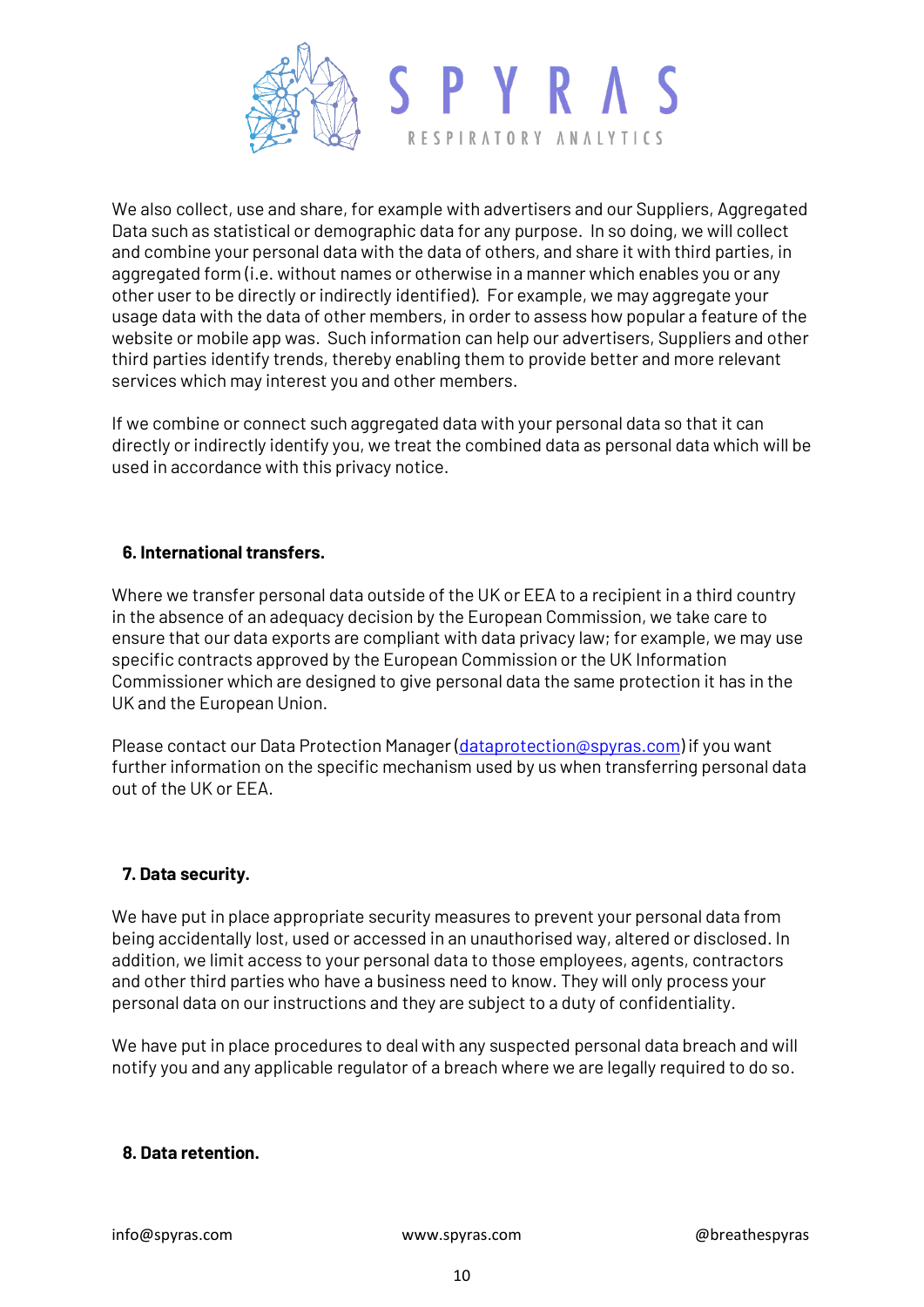

### **How long will you use my personal data for?**

We will only retain your personal data for as long as reasonably necessary to fulfil the purposes we collected it for, including for the purposes of satisfying any legal, regulatory, tax, accounting or reporting requirements. We may retain your personal data for a longer period in the event of a complaint or if we reasonably believe there is a prospect of litigation in respect to our relationship with you.

To determine the appropriate retention period for personal data, we consider the amount, nature and sensitivity of the personal data, the potential risk of harm from unauthorised use or disclosure of your personal data, the purposes for which we process your personal data and whether we can achieve those purposes through other means, and the applicable legal, regulatory, tax, accounting or other requirements.

You can request details of retention periods for different aspects of your personal data by contacting us.

In some circumstances we will anonymise your personal data (so that it can no longer be associated with you) for research, statistical or commercial purposes, in which case we may use this information indefinitely without further notice to you.

## **9. Your legal rights.**

Under certain circumstances, you have rights under data protection laws in relation to your personal data. You have the right to:

You have the right to:

- **Request access** to your personal data (commonly known as a "data subject access request"). This enables you to receive a copy of the personal data we hold about you and to check that we are lawfully processing it.
- **Request correction** of the personal data that we hold about you. This enables you to have any incomplete or inaccurate data we hold about you corrected, though we may need to verify the accuracy of the new data you provide to us.
- **Request erasure** of your personal data, in certain circumstances.
- **Object to processing** of your personal data where we are relying on a legitimate interest (or those of a third party) and there is something about your particular situation which makes you want to object to processing on this ground as you feel it impacts on your fundamental rights and freedoms. You also have the right to object where we are processing your personal data for direct marketing purposes. In some